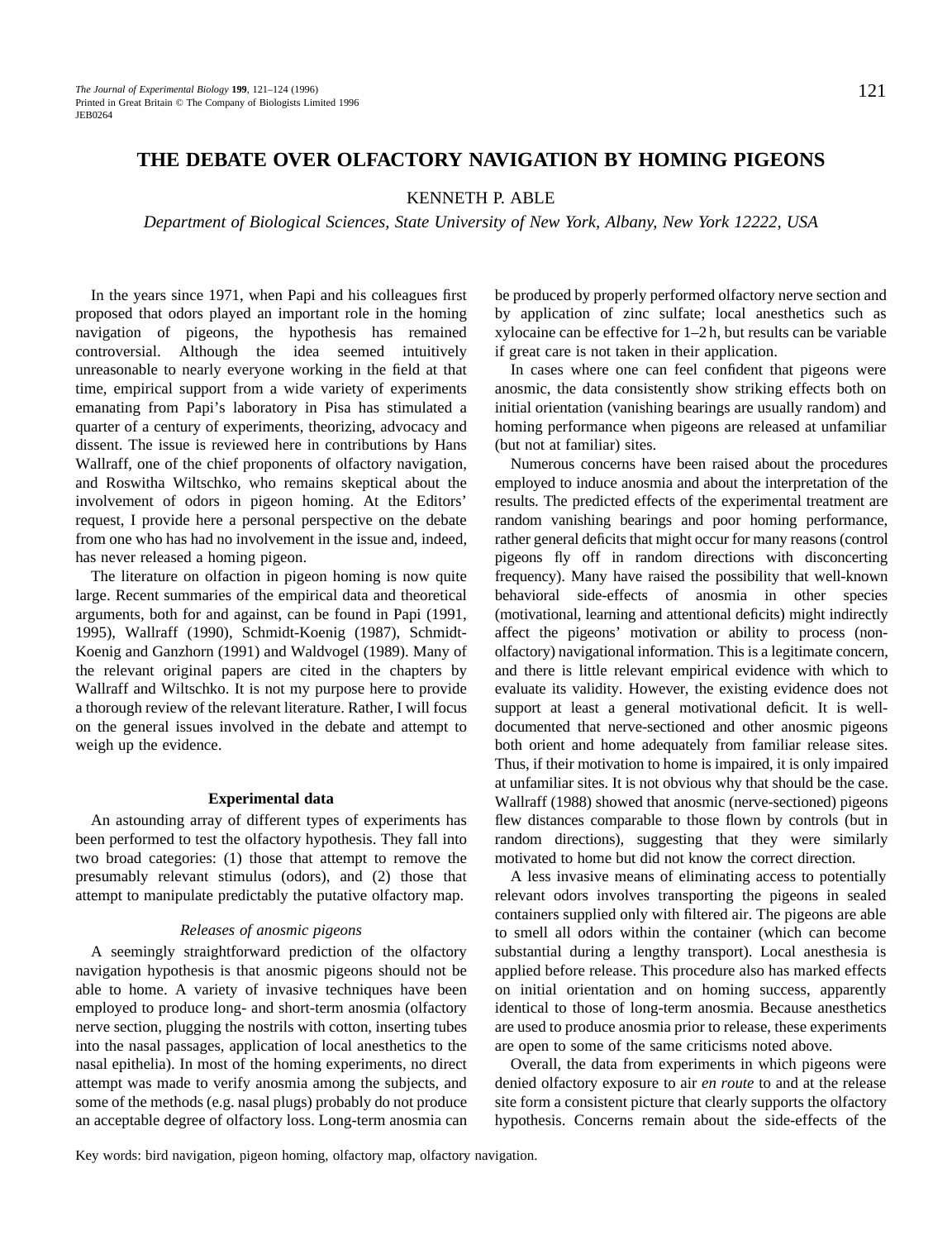#### 122 K. P. ABLE

procedures used to produce anosmia and of anosmia itself, and although there is no direct evidence that such effects have caused the results, they have been impossible to eliminate experimentally. Because of these problems and because these tests do not directly manipulate odors *per se*, the results from anosmic pigeons alone do not constitute a conclusive test of olfactory navigation. However, they do not stand alone.

## *Attempts to manipulate the odor map*

A large variety of experiments have attempted directly to manipulate the odor environment so as to produce a predictable effect on the orientation of the pigeons. This approach has the potential to provide strong tests of the hypothesis because one can manipulate the putative orientation cue, and the predicted effects are usually a change in direction rather than the more problematical disorientation. Experiments have focused on three aspects of homing navigation: (1) attempts have been made to alter the odor environment at the loft so that pigeons will develop a predictably altered 'map'; (2) pigeons are known to use information acquired during transport to the release site (route-based or outward journey information) in the homing process and attempts have been made to mislead them by providing false odor information; (3) outward journey information is not necessary for pigeons to home well from distant, unfamiliar sites and experiments have been designed to determine whether pigeons can be fooled about the release site on the basis of odors.

The olfactory navigation hypothesis posits that pigeons learn an odor 'map' by associating odors perceived at the home loft with the directions from which they are carried by winds, or by sampling odor gradients during exploratory flights. Attempts to manipulate the development of that map have involved changing the directions of wind (deflector lofts, windreversal experiments), shielding the birds from winds coming from certain directions, and exposing the pigeons to artificial odorants coming from certain directions. Much controversy has surrounded the cause of the consistent changes in initial flight bearings produced by deflector lofts, and it is probably best simply to disregard those experiments at present. The wind-reversal experiments (Ioalè *et al.* 1978; Ioalè, 1980) have produced compelling results. By employing fans at the ends of corridor-shaped lofts, it was possible to expose pigeons to natural air and odors which came from a direction opposite to the actual wind direction. The simple prediction is that the experimental pigeons should learn a reversed odor map and, when released from a direction along the axis of the corridor, should fly in the opposite direction to the controls. This is a very specific prediction and the results were striking: windreversed experimentals had vanishing bearings on average directly away from home, whereas controls flew towards home when released from the same site. One could argue that the flight directions of these birds simply reflect some sort of directional response to winds experienced in the loft, but that criticism seems to be answered by a more recent study (Ioalè *et al.* 1990). In this experiment, the pigeons were housed in open cages. Experimental pigeons were exposed to a fanproduced air current carrying the scent of benzaldehyde. When released with exposure only to the natural air during transport and at the release site, both experimentals and controls were homeward-oriented. If they were simply responding to fan wind, experimentals should have flown in quite different directions. When both groups were exposed to the odor of benzaldehyde during transport and at the release site, controls were homeward-oriented whereas experimentals vanished in directions approximately opposite to that from which they had perceived benzaldehyde at the loft.

These experiments make specific predictions about the initial orientation of the pigeons and are not subject to criticisms concerning the detrimental effects of the procedures. They directly manipulate odor and, taken together, it is difficult to explain the results by anything other than the most contrived alternative hypothesis. (There are some complicating details of these experiments to which I shall return later.) Similar points can be made concerning the site simulation experiments in which pigeons exposed to air from one release site are in fact released (without smelling any air) from a site in the opposite direction from home. Benvenuti and Wallraff (1985) obtained impressive results in which controls flew homewards and experimentals flew in more or less opposite directions, towards the 'false' home direction. With substantially smaller sample sizes and poorer orientation, Kiepenheuer (1985) obtained similar results. No artificial odors or winds are involved in these experiments, and I do not see how the results can be explained without involving airborne cues. I am not bothered by the common directional tendency between experimentals and controls noted by Wiltschko (her Table 1). Such directional biases not related to the home direction are observed frequently in pigeon releases. Whether they are due to a loft-specific preferred compass direction, produced by factors unique to the release site, or are due to something else, they do not negate the basic interpretation of the site simulation experiments.

A consistent and somewhat peculiar feature of the olfaction experiments is that anosmic pigeons released from familiar sites are essentially unaffected (i.e. they head homewards), whereas the various manipulations discussed here tend to produce the same effects as at unfamiliar release sites. The impotence of anosmia suggests that the pigeons are using some other feature(s) of the site that have become effective through prior experience. Wallraff believes that these are visual landmarks, but there seems to be little persuasive evidence that this is the case. The lack of an influence of anosmia and the occurrence of effects of manipulations of odors and air do not seem particularly contradictory to me. In the one case, the putative map information has been eliminated and thus the animal cannot respond to it. In the other, the information is present, but in an altered state.

### **The physical substrate**

From the outset, the implausibility of the existence of the necessary physical substrate has made olfactory navigation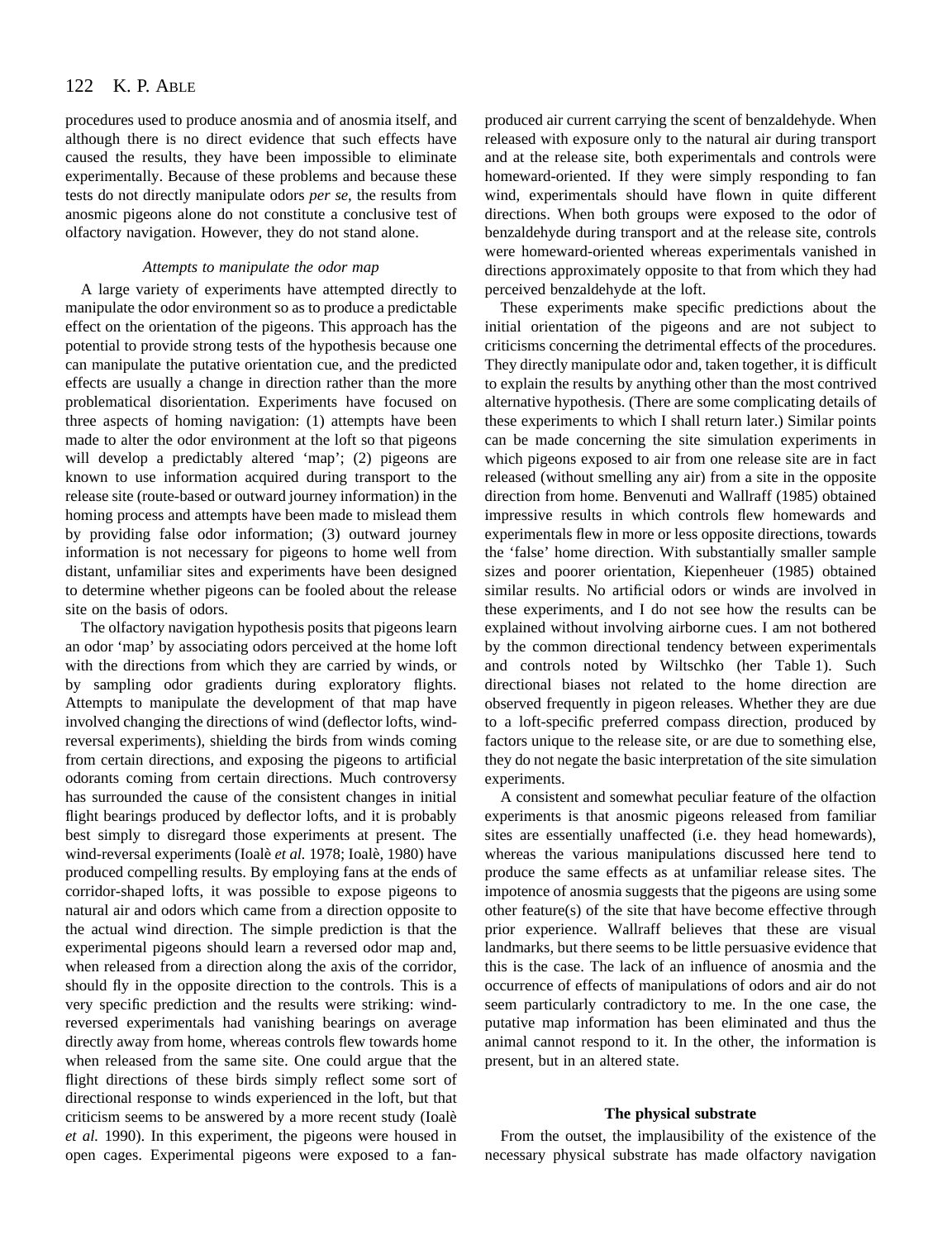seem far-fetched. It is not obvious how gradients of odors useful over ranges of hundreds of kilometers could be maintained in the dynamic atmosphere. This remains a major unresolved problem and has been cited as sufficient grounds to reject the olfactory hypothesis out of hand. But science does not work this way. Hypotheses can only be rejected through the results of empirical tests, not on the basis of theoretical considerations. Models are useful in raising questions and focusing research, but all are based on a variety of untested assumptions. Without knowing what substances in the atmosphere constitute the basis for an olfactory map, what can we conclude about their distribution in space and time?

We may have tended to assume that the pigeon's navigational map is a good deal more sophisticated than that which exists or is necessary. To explain the level of performance revealed by pigeons, a 'map' need not be particularly precise (Wallraff, 1989). It might contain no distance component, but simply indicate the direction towards home. Trying to discover the physical basis of olfactory navigation is a question of central importance that needs to receive much more attention. However, I do not find the unlikelihood of a mechanism a powerful argument against its existence. I am reminded that we were assured, on the basis of apparently sound theoretical arguments, that hummingbirds could not fly across the Gulf of Mexico and that terrestrial animals could not detect the Earth's magnetic field. One of the general themes in our developing understanding of animal orientation systems has been that studies of behavior have revealed responses whose sensory basis was discovered only later when the question was forced by empirical behavioral data. Ethology has always fared best when we have followed the leads provided by the spontaneous behavior of our animal subjects, and that is how I think we should best proceed in this case.

# **Olfactory sensitivity**

Coupled with our lack of knowledge about relevant aspects of the atmosphere is the primitive state of our understanding of the olfactory abilities of birds. Most of the work that has been done has involved potent artificial odorants. Without knowing what substances pigeons are using, it is difficult to ask a refined question, but it is surprising that no one has attempted to use conditioning techniques to ask whether pigeons can discriminate relevant samples of natural air. When olfactory homing was proposed as the mechanism by which salmon return to natal streams, some of the earliest experiments tested whether the fish could discriminate water from different streams. If pigeons could be induced to reveal a robust discrimination ability under controlled laboratory conditions, much could be learned rapidly about the possible physical and physiological bases of an olfactory map.

### **The question of replication**

One of the major barriers to widespread acceptance of the olfactory hypothesis has been the failure of some of the results from Papi's group to be replicable in other places. Even when considerable effort was made to employ identical procedures, rather different results were obtained at lofts in the United States, Germany and Italy (Wiltschko *et al.* 1987*b*). The differences seem not to be due to genetic stock, but may have to do with the different rearing procedures employed at the various pigeon lofts or with aspects of the local environment around the loft. There has been a strong emphasis on releases with anosmic pigeons in the replications (as noted above, not the strongest evidence) and there are no published replication attempts of many of the most compelling experiments. In addition, the conclusions of too many of these studies have relied on sample sizes much smaller than those presented by the proponents, on control pigeons either not oriented at all or not homeward-oriented, and on data with other qualitative problems.

Replication of the experiments by Papi, Wallraff and their colleagues remains a worthy goal, but to be credible the results must be based on quantitatively and qualitatively comparable data. The results must be able to pass a number of tests. (1) Are the control pigeons homeward-oriented? If not, it is dangerous to draw any conclusions about homing navigation. Pigeons may be well-oriented in directions other than homewards. It is not clear in many cases why this is so. Wallraff is convinced that it is often based on a loft-specific directional bias (preferred compass direction); others are inclined to attribute the biases to factors at the release site. Whatever the case, it is not clear how or if the biases are directly related to homing, though they can have a devastating impact on homing experiments. (2) In attempts to produce anosmia, can we be certain that the birds were completely prevented from smelling natural air during the critical times and at the critical places? Occlusion of nostrils is apparently inadequate and local anesthetics work only for short duration  $(1-2h)$ . (3) When release at unfamiliar sites is a component of the design, can we be certain that the pigeons are really inexperienced in the region of the release? Only when these baseline criteria are met can we put much confidence in the results of experiments designed to test the olfactory hypothesis.

## **Conclusion**

Where does all this bring us? In empirical science, our judgment at any time is based on the weight of evidence. I find the accumulated evidence convincing that olfaction plays a major, sometimes primary, and sometimes perhaps even exclusive, role in what we call the 'map' component of homing. Papi and Wallraff believe that atmospheric odors provide the necessary and sufficient basis for the map (e.g. Wallraff's thesis 6). While I agree that there is no alternative hypothesis supported by substantial data, Wiltschko makes the point that the absence of an alternative is not a valid basis for accepting the olfactory hypothesis. Papi and Wallraff may turn out to be right, but I am not yet convinced that odors comprise the *sole* map for *all* pigeons.

My reservations about the exclusiveness of olfactory navigation are based on several empirical results. The extent to